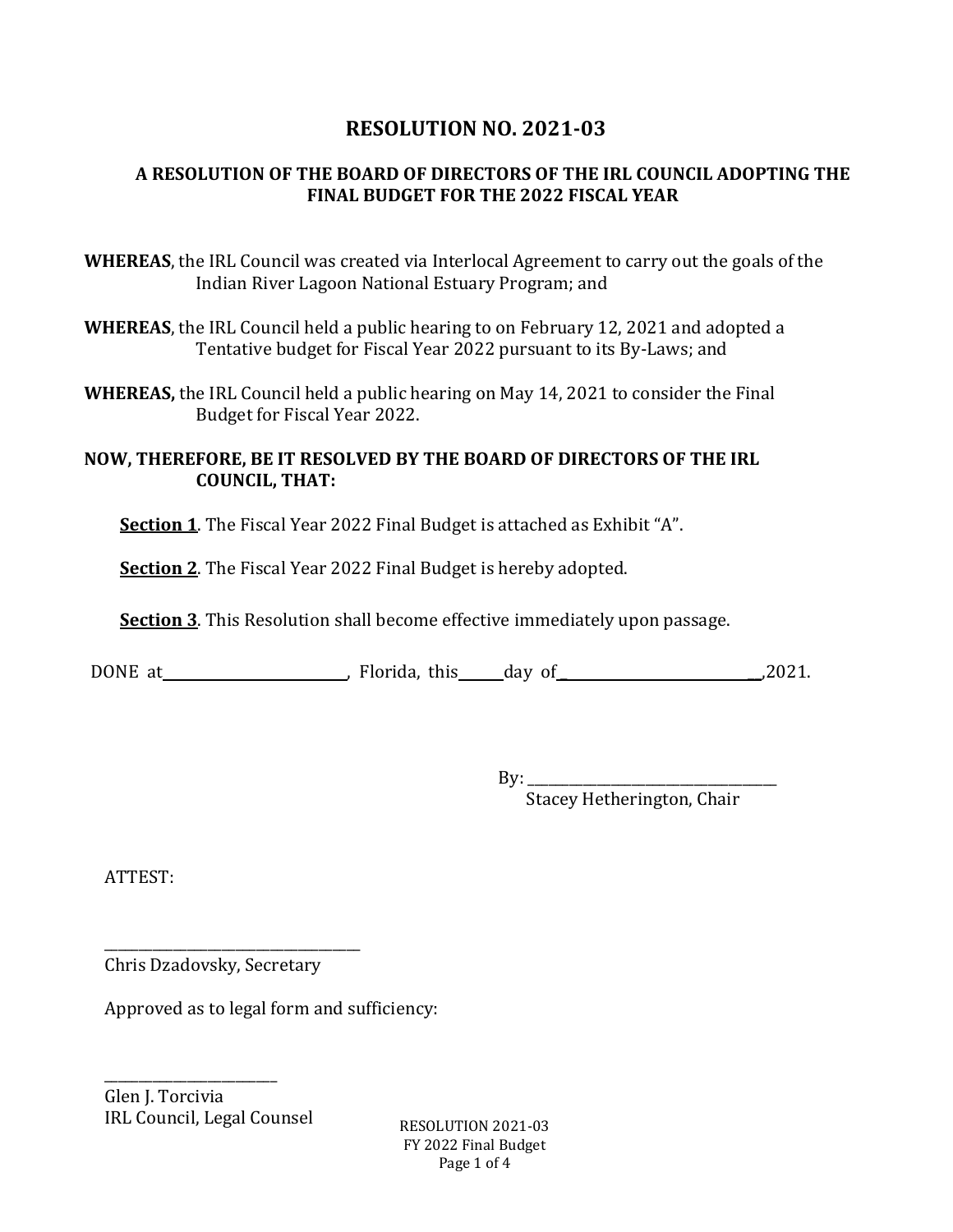# **IRL Council FY 2022 Final Budget Exhibit A**

| \$700,000              |
|------------------------|
| \$125,000              |
| \$1,500,000            |
| \$2,325,000            |
| \$1,703,495            |
| \$<br>404,505          |
| \$<br>35,500           |
| \$<br>65,500           |
| \$<br>116,000          |
| \$2,325,000            |
| \$<br>$\mathbf 0$      |
| \$<br>$\boldsymbol{0}$ |
| $\boldsymbol{0}$       |
| \$                     |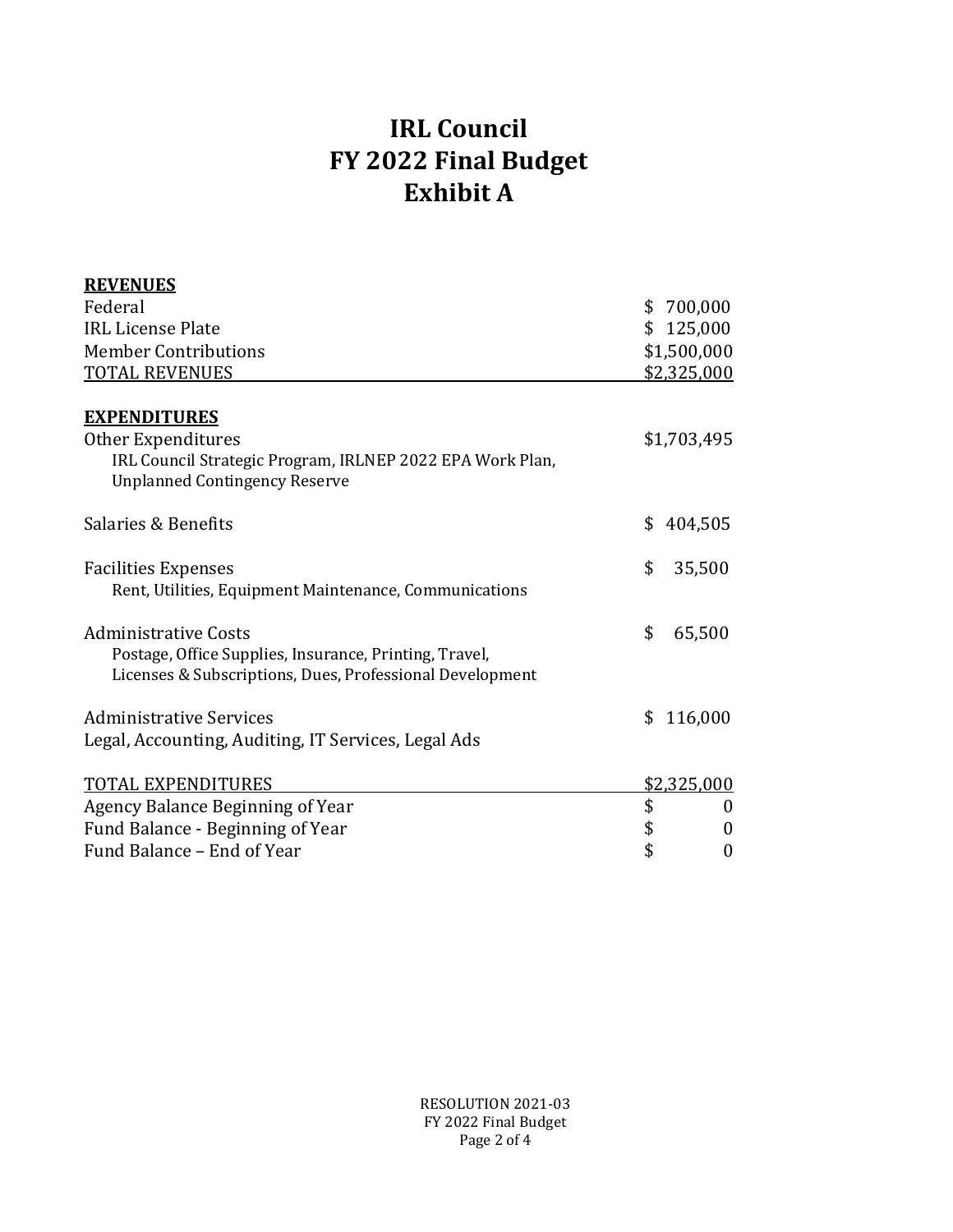| <b>FY 2022 Tentative Budget</b>                                                                                                                      | Approved<br>February 12, 2021                        |                  | FY 2022 Final Budget                                                                                                                                        | Pending                                              | Higher<br>Lower | (Notes) |
|------------------------------------------------------------------------------------------------------------------------------------------------------|------------------------------------------------------|------------------|-------------------------------------------------------------------------------------------------------------------------------------------------------------|------------------------------------------------------|-----------------|---------|
| <b>REVENUES</b><br>Federal<br><b>IRL License Plate</b><br><b>Member Contributions</b><br><b>TOTAL REVENUES</b>                                       | \$700,000<br>\$125,000<br>\$1,500,000<br>\$2,325,000 |                  | <b>REVENUES</b><br>Federal<br><b>IRL License Plate</b><br><b>Member Contributions</b><br><b>TOTAL REVENUES</b>                                              | \$700,000<br>\$125,000<br>\$1,500,000<br>\$2,325,000 |                 |         |
| <b>EXPENDITURES</b><br>Other Expenditures<br>IRL Council Strategic Program, IRLNEP<br>FY2022 EPA Work Plan, Unplanned<br><b>Contingency Reserve</b>  | \$1,679,295                                          |                  | <b>EXPENDITURES</b><br>Other Expenditures<br>IRL Council Strategic Program, IRLNEP<br>FY21 Work Plan, Online Store,<br><b>Unplanned Contingency Reserve</b> | \$1,703,495                                          | \$24,200        | (1)     |
| Salaries & Benefits                                                                                                                                  | \$                                                   | 404,505          | Salaries & Benefits                                                                                                                                         | \$<br>404,505                                        |                 |         |
| <b>Facilities Expenses</b><br>Rent, Utilities, Equipment Maintenance,<br>Communications                                                              |                                                      | 35,500           | <b>Facilities Expenses</b><br>Rent, Utilities, Equipment Maintenance,<br>Communications                                                                     | 35,500                                               |                 |         |
| <b>Administrative Costs</b><br>Postage, Office Supplies, Insurance, Printing,<br>Travel, Licenses & Subscriptions, Dues,<br>Professional Development | \$                                                   | 75,500           | <b>Administrative Costs</b><br>Postage, Office Supplies, Insurance, Printing,<br>Travel, Licenses & Subscriptions, Dues,<br>Professional Development        | 65,500<br>\$                                         | \$10,000        | (2)     |
| <b>Administrative Services</b><br>Legal, Accounting, Auditing, IT Services,<br>Legal Ads                                                             | \$                                                   | 130,200          | <b>Administrative Services</b><br>Legal, Accounting, Auditing, IT Services,<br>Legal Ads                                                                    | \$<br>116,000                                        | \$14,200        | (3)     |
| TOTAL EXPENDITURES                                                                                                                                   | \$2,325,000                                          |                  | TOTAL EXPENDITURES                                                                                                                                          | \$2,325,000                                          |                 |         |
| Agency Balance Beginning of Year                                                                                                                     | \$                                                   | $\boldsymbol{0}$ | Agency Balance Beginning of Year                                                                                                                            | \$<br>0                                              |                 |         |
| Fund Balance Beginning of Year                                                                                                                       | \$                                                   | $\bf{0}$         | Fund Balance Beginning of Year                                                                                                                              | \$<br>$\boldsymbol{0}$                               |                 |         |
| Fund Balance - End of Year                                                                                                                           | \$                                                   | $\mathbf{0}$     | Fund Balance - End of Year                                                                                                                                  | \$<br>$\bf{0}$                                       |                 |         |
|                                                                                                                                                      |                                                      |                  |                                                                                                                                                             |                                                      |                 |         |